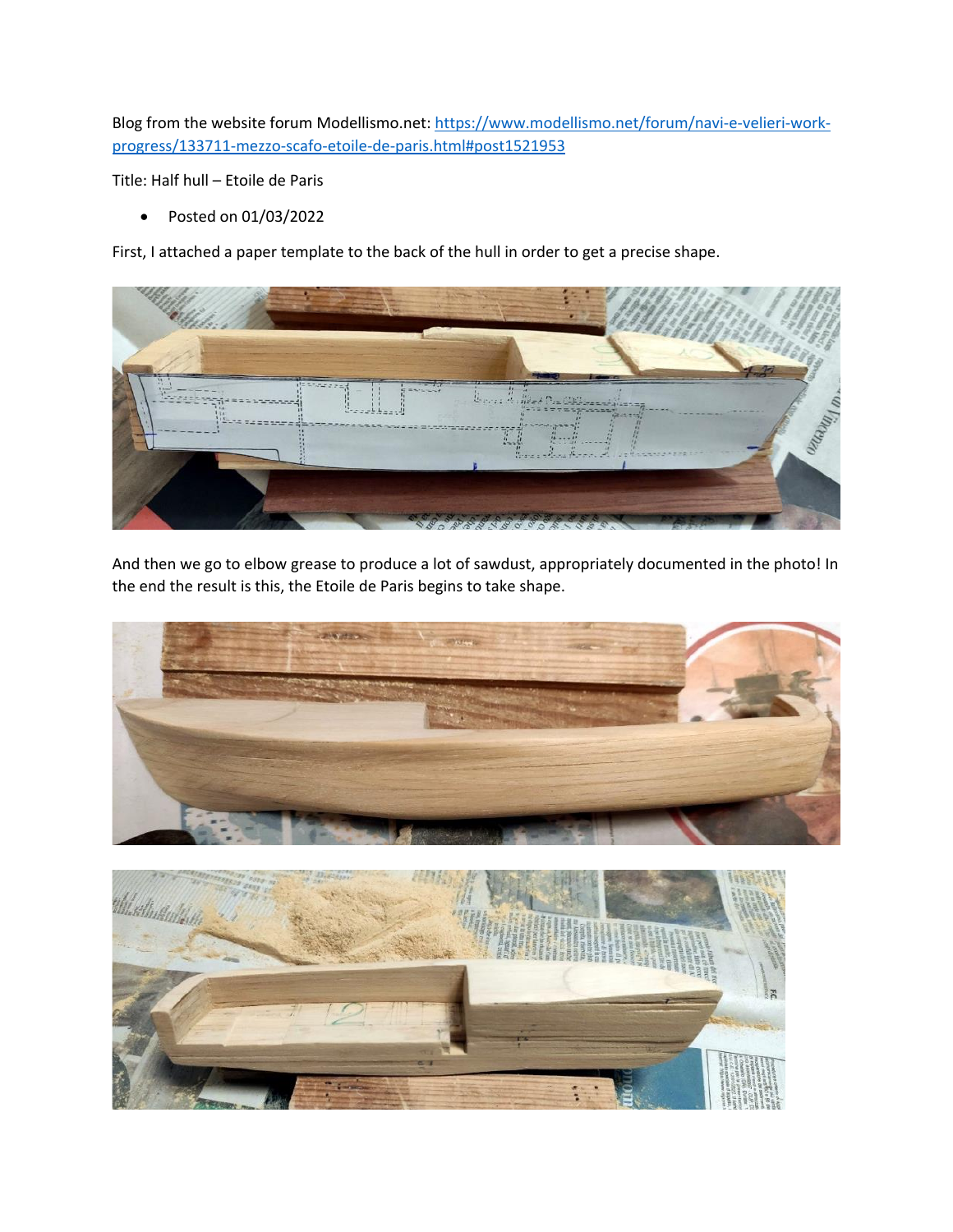

At this point, it is necessary to make some adjustments at the lower part of the keel, always using the paper shapes of the hull as a reference. I have highlighted them in red.



Then I made a check with Ben, the owner of the boat, who pointed out some discrepancies from the real hull. To make my life easier he documented it all with real photos taken for this specific purpose!

Basically I'll have to make a couple of changes:

• One, easy, on the curvature of the aft deck, which is more convex than the one I did

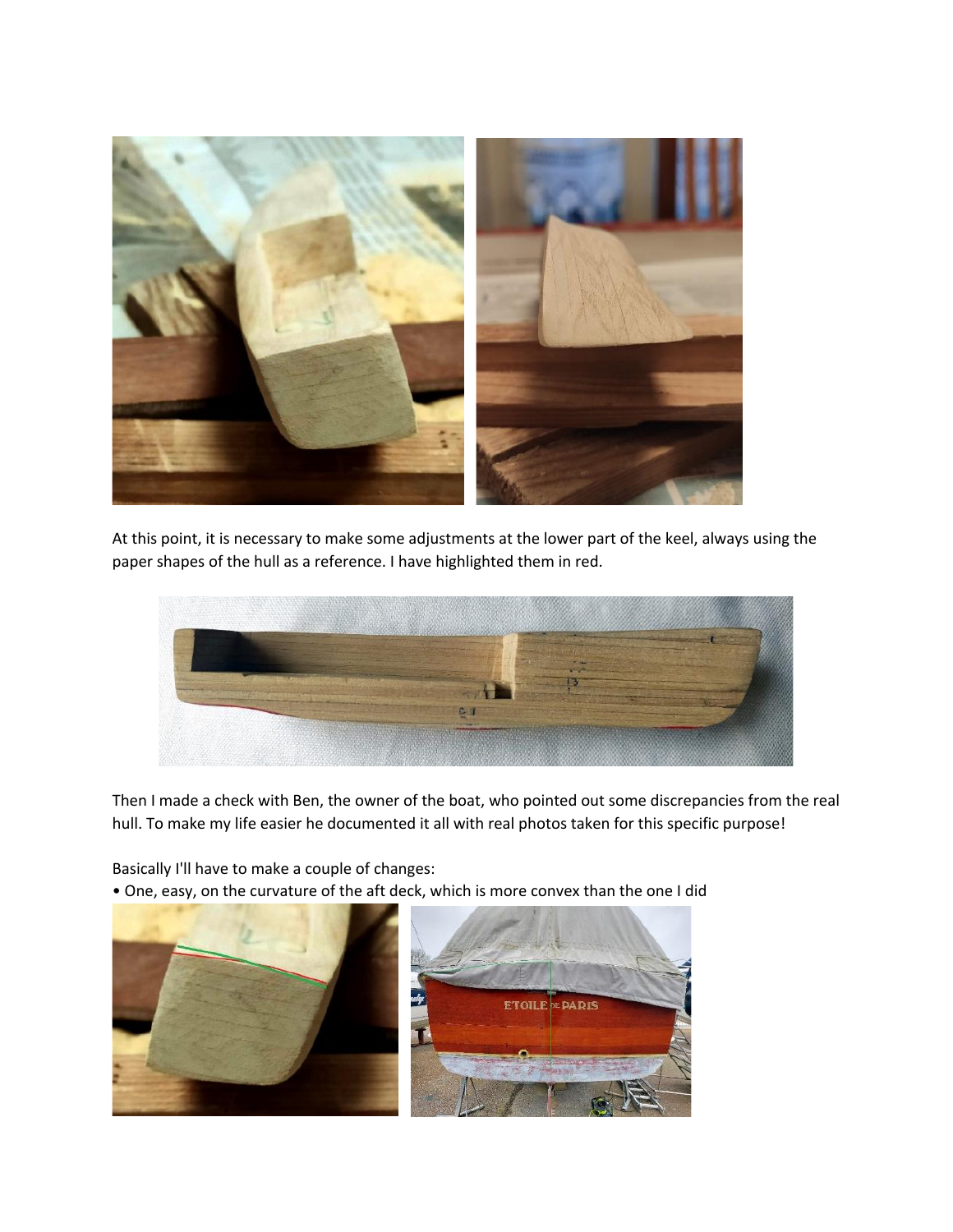• The second modification is a little more complex as the central part of the real hull does not have such an accentuated curvature as my model.



To make the first change, I just need to touch up the stern shape with sandpaper.



As for the second modification, I thought that the best way was to glue in the part of the hull in question some 2 mm thick linden strips, which I will then smooth to fit them with the rest of the hull. This addition will not be seen, as this part of the hull will then be painted white, I'm lucky!